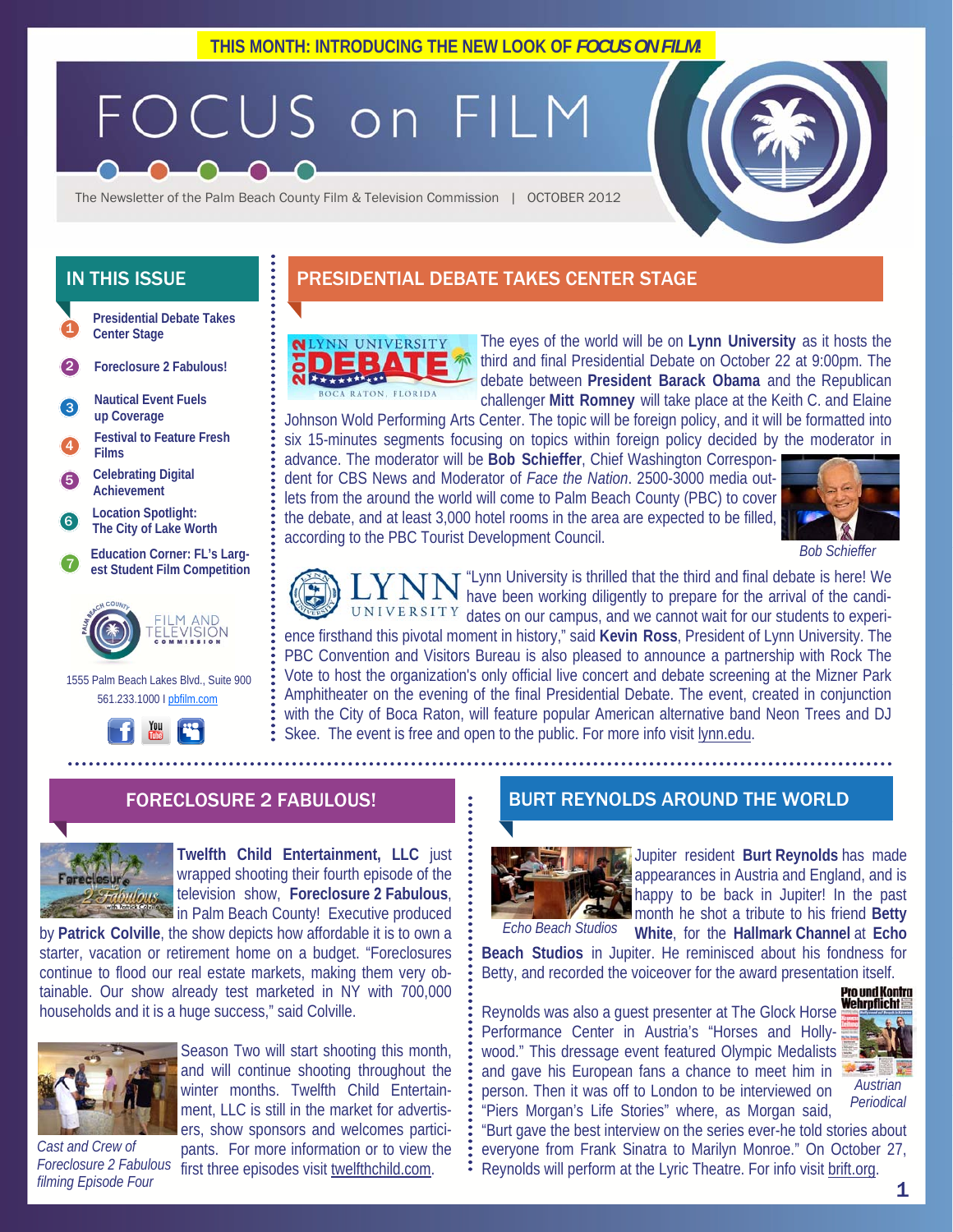

FOCUS ON FILM

Palm Beach **Film Festival** 

The 18th annual Palm Beach International Film Festival is now accepting submissions! The early deadline is November 15,

and the late deadline is December 15, 2012. The festival will take place April 4-11, 2013 at venues throughout Palm Beach County. The event will include parties, seminars and presentations.

For the past 17 years, the Palm Beach International Film Festival has showcase thousands of award-winning films, and hosted filmmakers, actors and industry professionals from around the globe. For more information on the 2013 festival, or to view the submission guidelines, visit pbifilmfest.org or call 561.362.0003.

# NEW DOC FOCUSES ON AMERICAN HEROES



Local shark expert, **Jim Abernethy** is the founder of the new documentary project, *Operation: Blue Pride*. It is the story of three American heroes - their service to their country, fighting for American freedom, their inju-

ries as well as rehabilitation, and then taking on a new challenge of ocean conservation.

The heroes recently traveled to Palm Beach County. While they were here, they went scuba diving off Palm Beach County with the Goliath Grouper and released baby Leatherback turtles. They also received a VIP tour at the Loggerhead Marine Life Center. According to Abernethy, the heroes have effectively fought for all the world's free countries as well as those still yearning to be free.



Abernethy was recently featured in the film, *This Is Your Ocean: Sharks*. His connection and love for sharks plays a key role in the film with never before seen footage of a shark clearly showing affection for a human. For more information contact Jim Abernethy at 561.718.6355.

# FESTIVAL TO FEATURE FRESH FILMS **The Example of ATA ASSESS** KOMAR TAPPED FOR STATEWIDE DEBATE



In between filming over 150 commercials for attorneys from around the country, **KO-MAR Productions** based in **West Palm Beach**, was hired by

**Leadership Florida** to film the only confirmed statewide televised Senate debate on October 17 with Bill Nelson and Connie Mack. The debate will take place at Nova in Davie, FL.

KO-MAR will stage, produce and film the debate. The broadcast will be moderated by WPTV anchor Michael Williams, along with a panel of journalists. Millions of Floridians will be able to tune into the debate via a "Before You Vote" network *KO-MAR's Paul*  of 11 partner television stations through-*Piasecki checking*  out the state. For info visit ko-mar.com.



*out lighting at Nova* 

## NAUTICAL EVENT FUELS UP COVERAGE



Palm Beach County (PBC) welcomes high-profile sporting events that attract the attention of the media yearround. Already this year, the County has welcomed The Honda Classic,

*Powerboat Race* 

The Sailfish Open and the International Tennis Championships. This month, the County welcomes the **Palm Beach World Offshore Championship**! The event will feature four full days of racing and activities.



According to organizers, **Fox Sports Net** will cover the event when it takes place October 18-21. The Palm Beach County Sports Commission was involved with coordinating

the race. "It's going to be like NASCAR on the water," said George Linley, Executive Director of the PBC Sports Commission. For more info visit powerboatpalmbeach.com.



## LEADING LADY GETS TRANSFORMED INTO AN ICON



Hollywood has had a long love affair with the charm of period films. For Andy Garcia's new feature film project, *Hemingway & Fuentes*, producers cast *Pilar*, Hemingway's fishing boat and truest love. The boat that was turned into *Pilar* was *Elhanor*, a similar vintage 1933 Wheeler Playmate. The nautical wheeler was shipped to Moores Marine in Palm Beach County for sea trials and for the hand-painted lettering of her name. The new Pilar was launched from Rybovich Marine Center in Riviera Beach. The film will begin shooting in January 2013 in the Dominican Republic, and stars Sir Anthony Hopkins, Annette Benning, and Garcia, who will also direct and co-produce the film. For more info visit mooresmarine.com.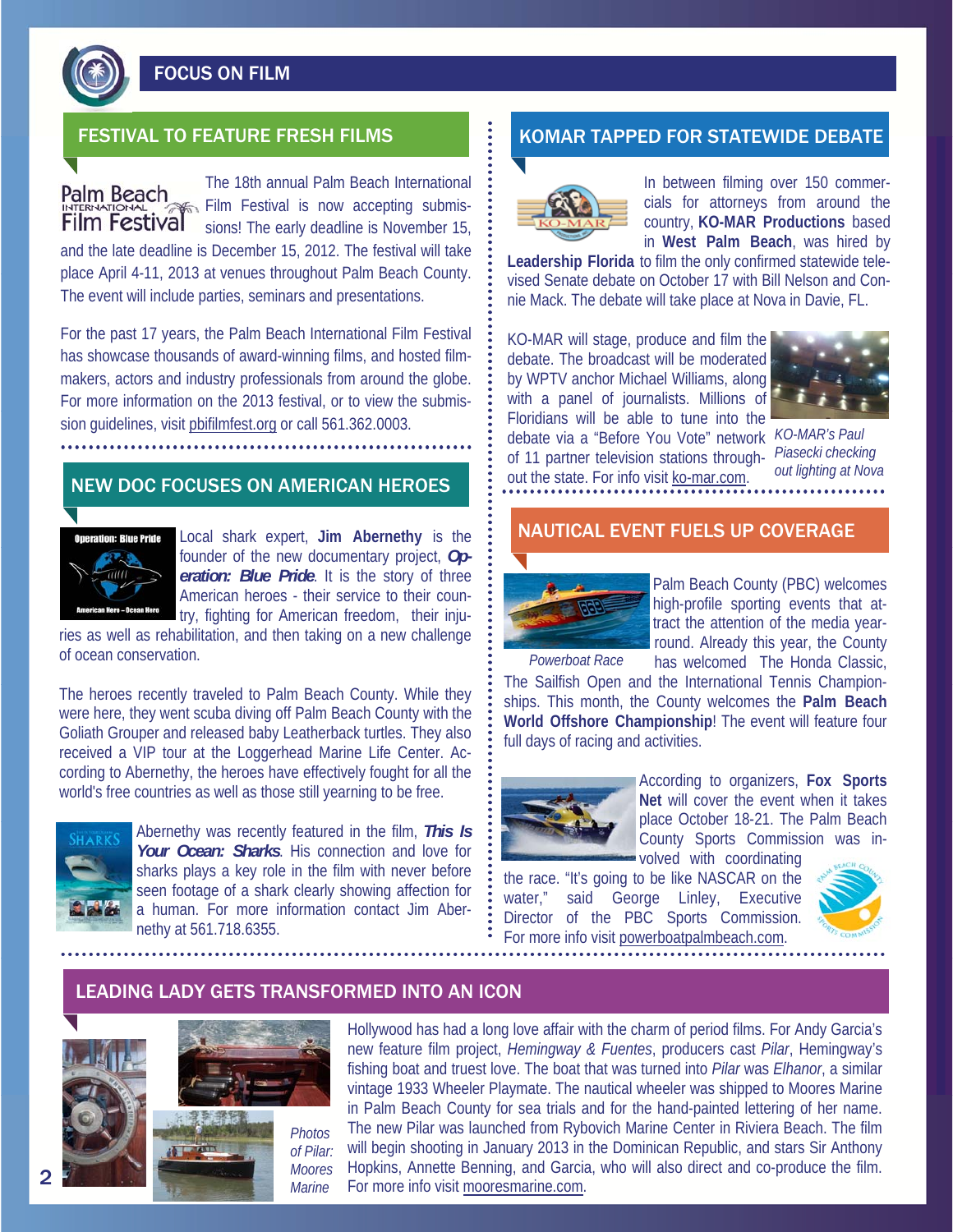

# G-STAR SCARES UP EXPOSURE INDUSTRY I-PHONE APP PROSPERS



**The G-Star School of the Arts** is hosting the seventh annual **X-Scream Halloween** haunted event! X-Scream has been featured on the **Travel Channel's** 

**"13 Scariest Haunted Attractions in America**." X-Scream has attracted over 10,000 people since it began. Hundreds of students designed and built the attraction, under the supervision of Haunt Master George Colavecchio. This year's event will be held in G-

Star's Motion Picture Sound Stage, and will feature three all-new haunted attractions. Admission is \$10 for adults, and \$5 for children 11 and under. For more information including dates and ticket information, visit xscreamhalloween.com.



*X-Scream Halloween G-Star Students* 



One of G-Star's graduates, **Courtney Lillard** (Class of 2012) landed a spot in the famous ice show, **Disney On Ice's** *Treas-*

*ure Trove* show. She tours through May 2013, and will be performing four days a week and traveling to cities such as New York and Montreal. For more info visit gstarschool.org.

# CELEBRATING DIGITAL ACHIEVEMENT POPULAR LOCATION RECEIVES HONOR



*L-R: Trudy Suits, Karolis Mikalauskas, Chuck Elderd and* 

Trudy Suits, Student Services Advisor with **Digital Media Arts College (DMAC)** in Boca Raton recently visited the FTC with recent graduate Karolis Mikalauskas and Charles Gilbert at DMAC to present Chuck Elderd, PBC Film Commissioner with a digitally rendered image from an actual photograph. Mikalauskas rendered the bowl of blueberries

on a wood surface for his Digital Media Texture and Lighting class, where he received excellent marks for his efforts which included over 500 points of light and over 50 individual images of single blueberries. For more info visit dmac.edu. *Charles Gilbert* 

Doddle, based in Palm Beach County, is an iPhone app that provides an interactive mobile

production guide for the video industry. Recently, Doddle's Jim Robertson and Richard Kwiat were interviewed by Larry Jordan of Digital Production Buzz. They discussed Doddle, and all of the available services for filmmakers. Services such as their mobile international directory, which makes it easy to find crew, equipment, studios, and more, plus their production tools allow the easy creation of interactive call sheets.

In addition, Doddle began a new affiliate program. It now allows individuals, companies and organizations the ability to earn commissions every month by assisting in building the Doddle brand. Doddle also recently hired **Heath McKnight**, the head of Voices of Local Film at the annual Palm Beach

International Film Festival. Heath is the Web Content Manager and a Writer at Doddle. He is a local producer, director and editor, and has been in the business for over 15 years. For more info visit doddleme.com.



*Heath McKnight* 

. . . . . . . . . . . . . . . .



One of Palm Beach County's most popular backdrops is the **Jupiter Inlet Lighthouse.** The Lighthouse is located where the blue-green Atlantic Ocean meets the Indian and Loxahatchee Riv-

*Jupiter Lighthouse* 

ers. Recently, the Lighthouse was selected to appear on **The Weather Channel** website as part a special tribute to America's Favorite Lighthouses. The Lighthouse attracts 80,000 visitors per year, and is the oldest structure in the County. The Lighthouse stands at 156 feet tall, and at the pinnacle of the Lighthouse is a balcony where visitors can view countless breathtaking sites. For more visit jupiterlighthouse.org.

# SOUTH FLORIDA TV PERSONALITY GRABS A STORAGE AUCTION GAVEL



*Bob Nichols working for his past employer Mahaffey Auctioneers* 

After more than 30 years as a popular fixture on local television, weatherman, news anchorman, and TV fund-raiser **Bob Nichols** has taken what many describe as his golden voice into the business of Storage Auctions! Nichols has signed on to do storage auctions for the Florida based storage auction company Hammer Down Auctions, Inc., which maintains its corporate offices in West Palm Beach and conducts storage auctions all over Florida. Storage Auctions are getting a huge surge in buyer attendance these days, due to the



*Bob Nichols* 

popularity of the TV reality show, "Storage Wars" on the A&E network. There is also possibility of TV exposure for Nichols and his new company. For info call Jack Ballentine at 561.601.2200.